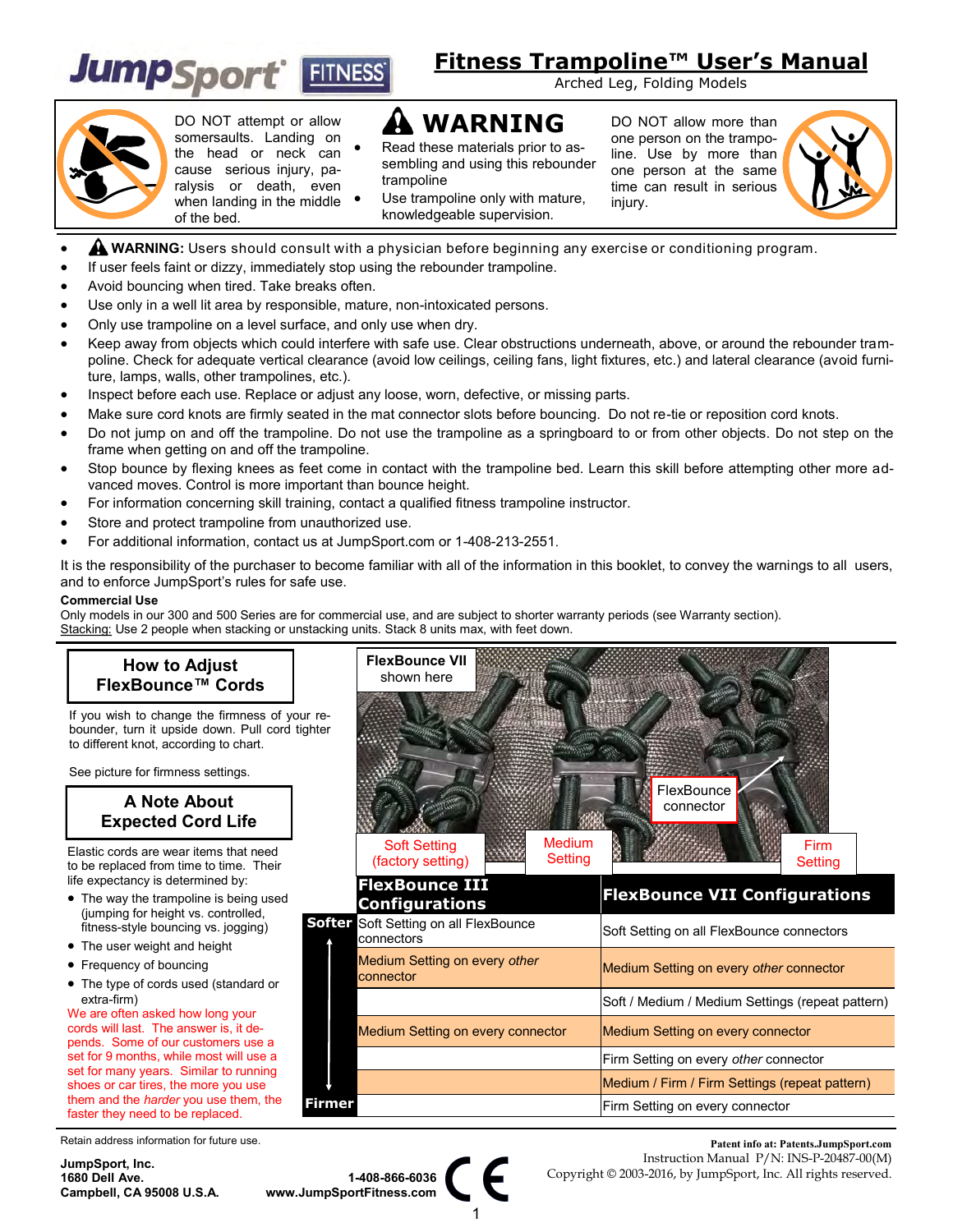## **Replacing Endurolast Cords**

Replace your elastic cords with genuine JumpSport® parts whenever there is visible damage or when the cords feel too soft.

- 1) Remove existing cord. Take the new cord and first secure each knot into the respective openings, as shown at location 1 in the diagram, below.
- 2) Pull the loop end out and over the frame, securing it in the top slot, U-shaped slot, shown at location 2 in the diagram, below.
- 3) Be sure the end of the cord loop is centered in the U-shaped slot so the cord tension is equal on both sides of the mat connector.

TIP: If you have an adjustable FlexBounce system (see photo and diagram on page 1) and the cords are not visibly damaged, try a firmer tension setting to improve performance and extend the life of your cords.



## **To unfold/fold your trampoline:**

- Lay the trampoline upside down and flat on the ground.
- Unhook three of the elastic cords from each half of the trampoline frame. This makes the trampoline easier to unfold.
- Connect one of the legs (See Page 3 for instructions) to a stud where the elastic cords have been removed.
- Place your hands and knees on the trampoline as shown in the photos. .
- *Slowly* push the trampoline open, or *Slowly* pull it closed.
- After the trampoline is fully opened, lock the frame as shown below, re-attach the elastic cords, then adjust the elastic cords to make sure they are all evenly spaced around the frame.

**Note:** When folding the trampoline closed, be sure to first remove the handlebar and all but one leg (if serious injuries. *any are installed), following the instructions for installing them in reverse order.*

**IMPORTANT:** *Be careful to hold/grip the frame securely when folding and unfolding.*

**WARNING:** *Trampoline can snap shut with great force, impacting your face or body if you do not grip it tightly.*





*When folding and unfolding the trampoline, keep head and face away from frame at all times. Failure to do so can cause serious injury to head or face, or lead to other*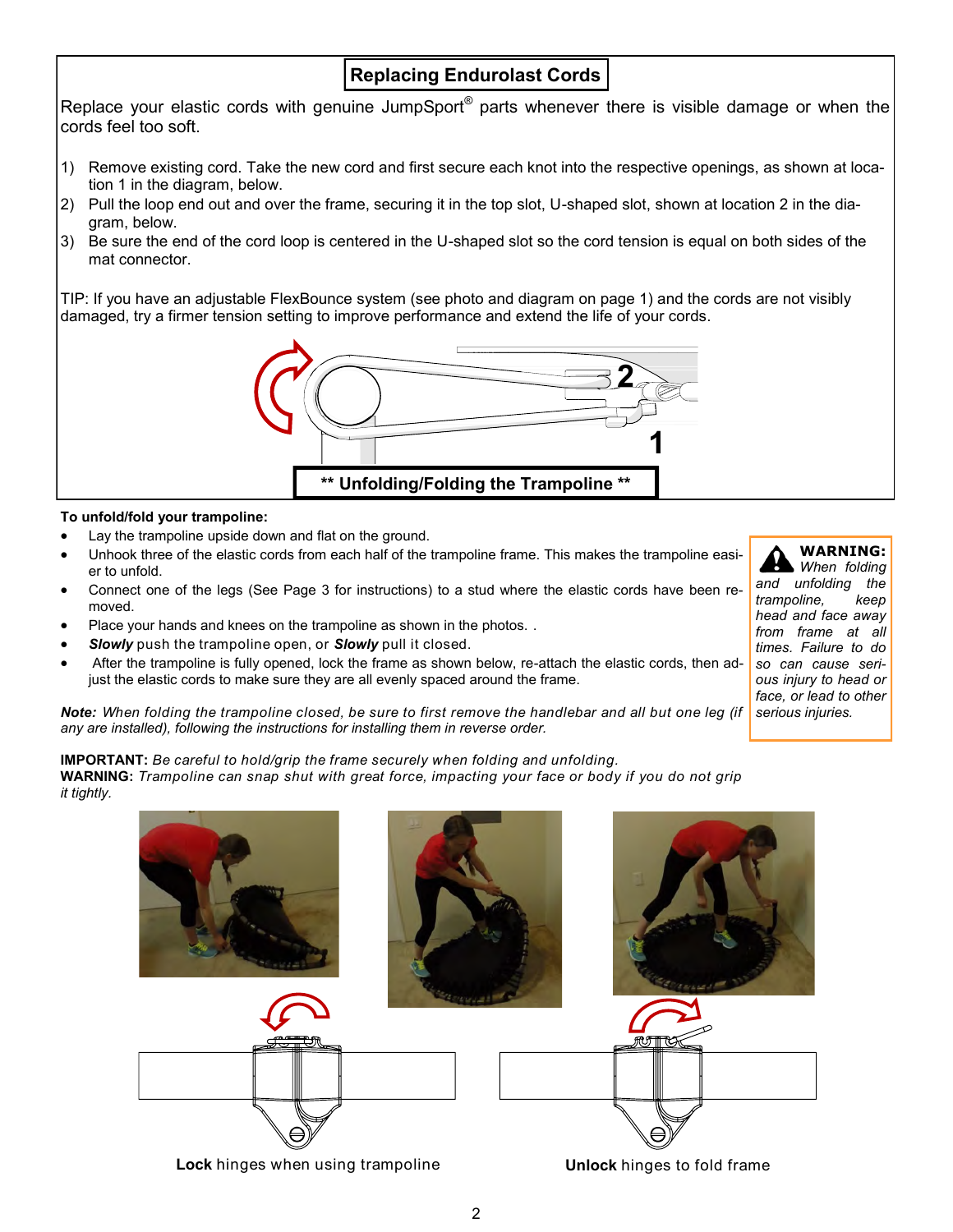

**IMPORTANT:** Be sure leg caps are installed securely over bottom of legs, as shown above.



**1)** With trampoline upside-down, fit leg sockets over stud on trampoline frame. Notch in leg socket lines up with pin on stud.

**2)** Securely tighten the leg to the frame by turning the Leg screw clockwise. The supplied 6mm Allen wrench can also be used by inserting the short end of the wrench into the hole of the leg screw to tighten securely.

If you are going to install an exercise handle, turn to next page for installation. When all legs are installed, turn your rebounder over.

> **The JumpSport Fitness Trampoline is now ready for use!**

**IMPORTANT**: Bolts may offer resistance when tightening. No threads of the bolt should be exposed when bolt is properly installed. Use leverage with the provided 6mm Allen wrench or use a power drill with a suitable 6mm bit (not supplied) to ensure safe and proper installation.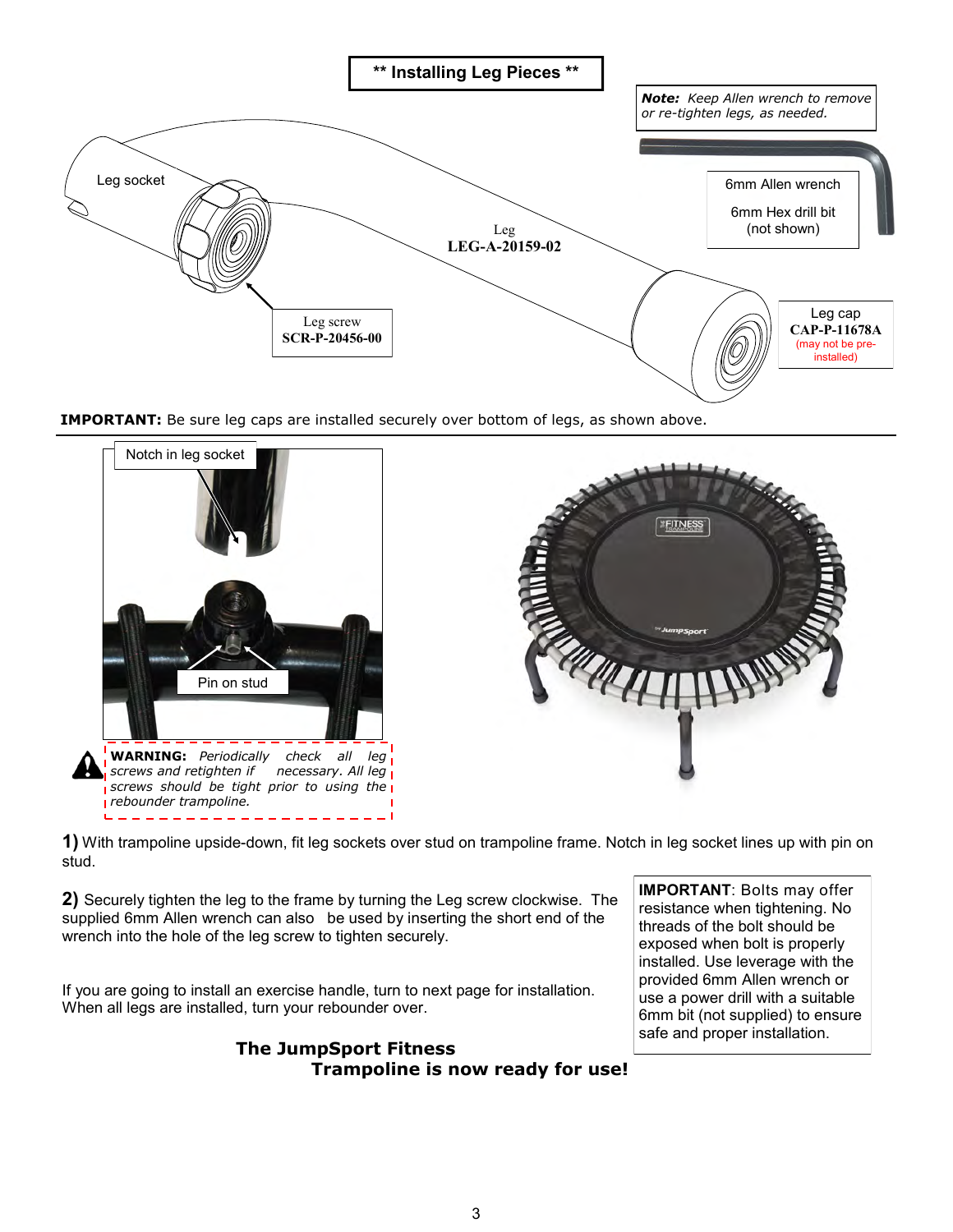

**1)** The 2 handle legs will be installed in place of the normal legs at the 2 locations shown above. Turn trampoline upside-down, fit leg socket over stud on trampoline frame, and tighten bolts. Be sure that a hinge is between the side handles.



- **2)** Connect side handles to top handle, and secure both sides with snap buttons to create a "top assembly".
- To remove the handle, follow the installation instructions in reverse order.